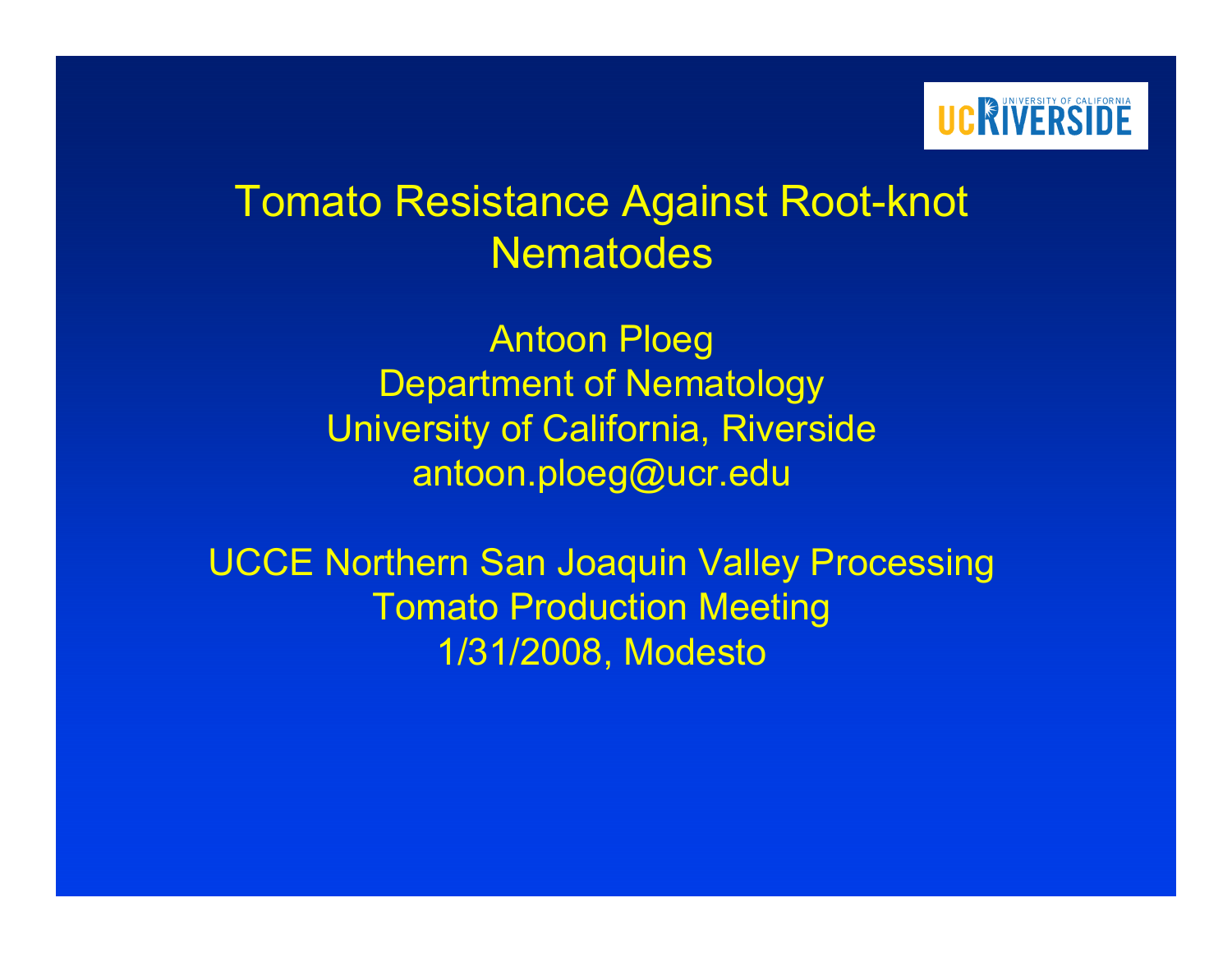Root-knot nematodes.

*Meloidogyne* species

• warm: *M. incognita, M. javanica, M. arenaria*

- *all three go to tomato*
- *mostly damage on lighter soil types*
- *active > 64F, optimum ca. 90F.*
	- *at 65F: 7 wks*
		- *at 75F: 4 wks*
		- *at 85F: 3wks*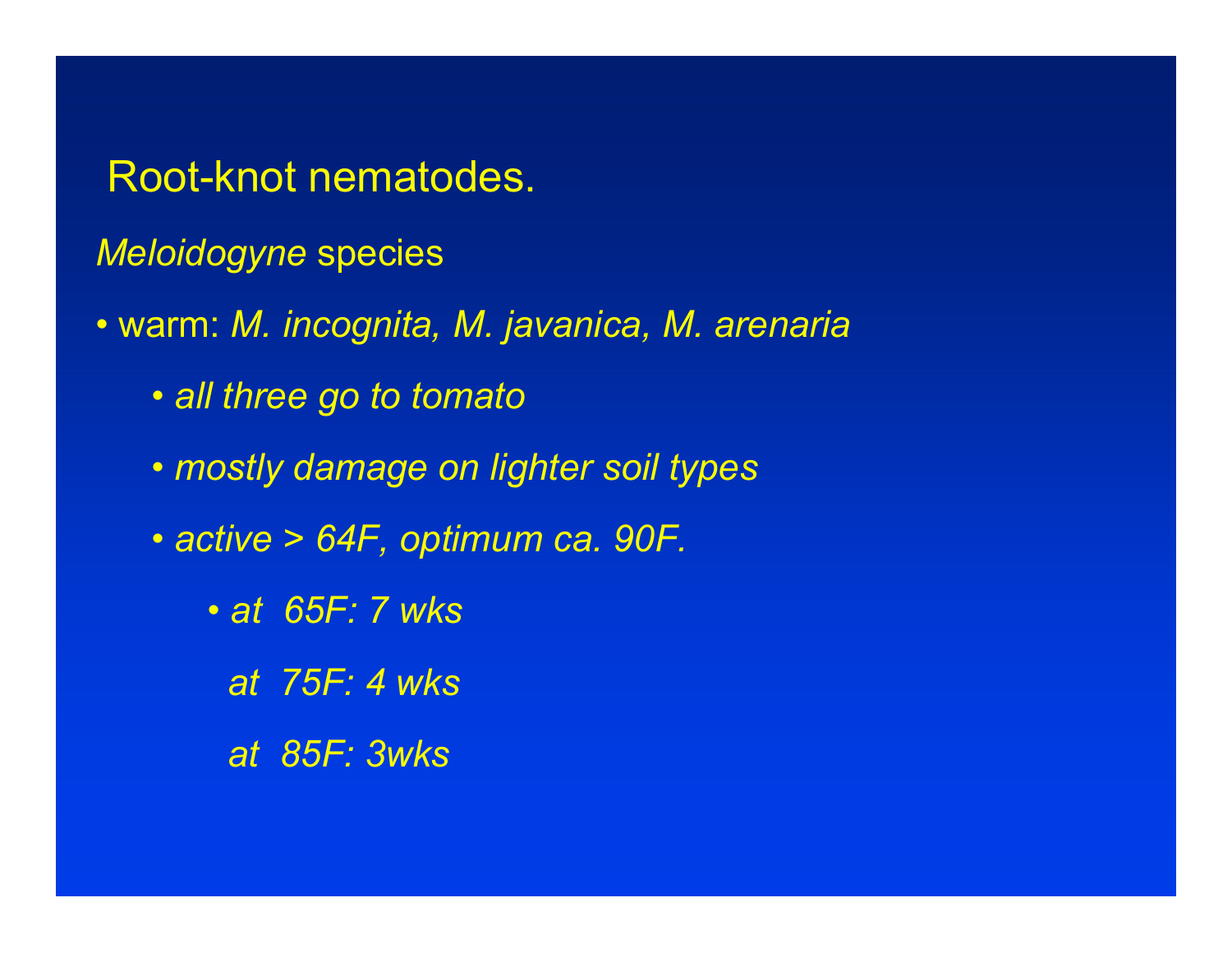#### Root-knot nematodes:

 $\bullet$  *above-ground symptoms: anything that indicates damaged root function (wilting, yellowing, early-dying, stunting), Fusarium,* 

*Verticillium.*

 $\bullet$  *root-symptoms: galling, rotting.*

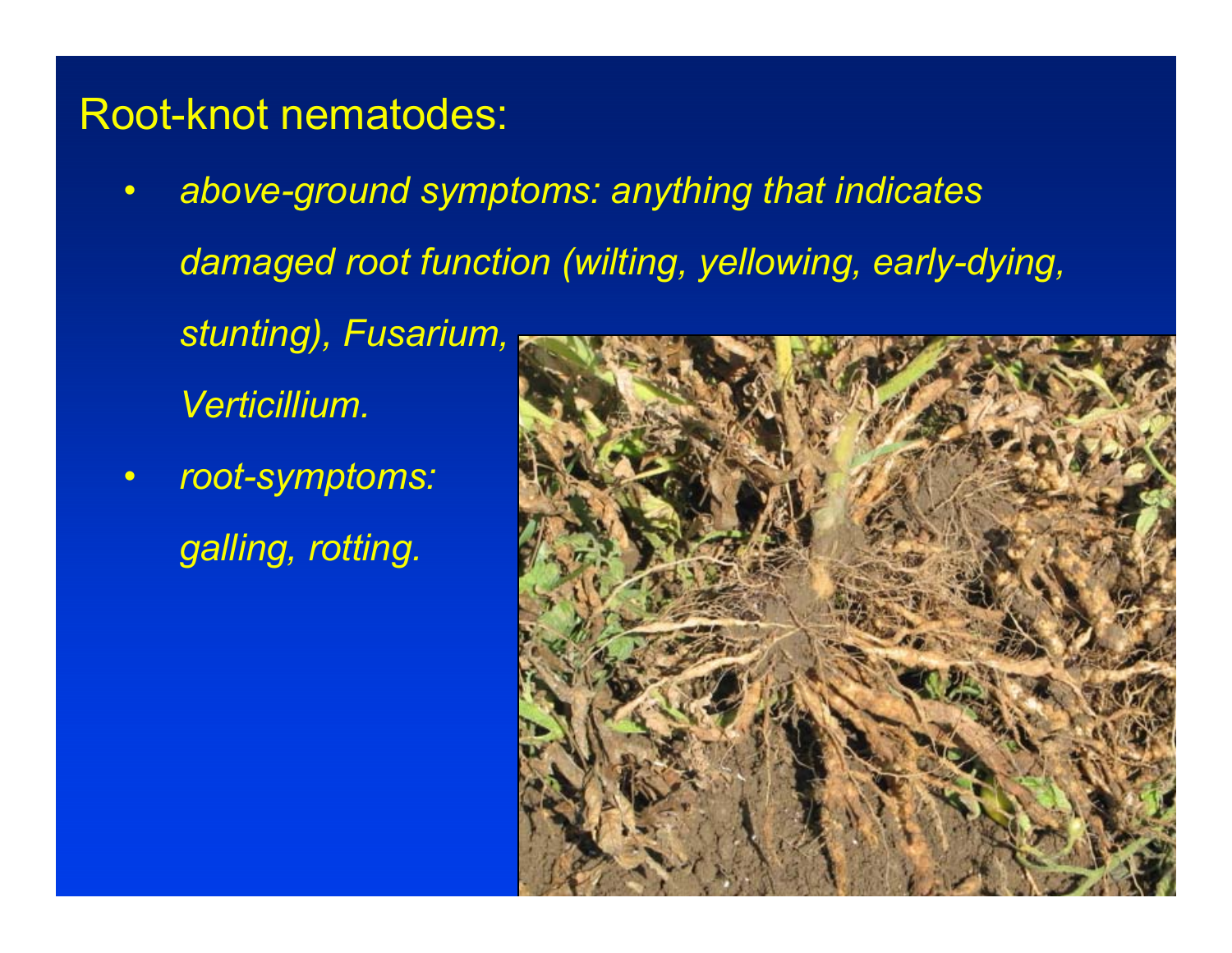







#### < 82F!<br>M. incognita, M. ja<mark>vanica, M. areparia</mark>  $\leq$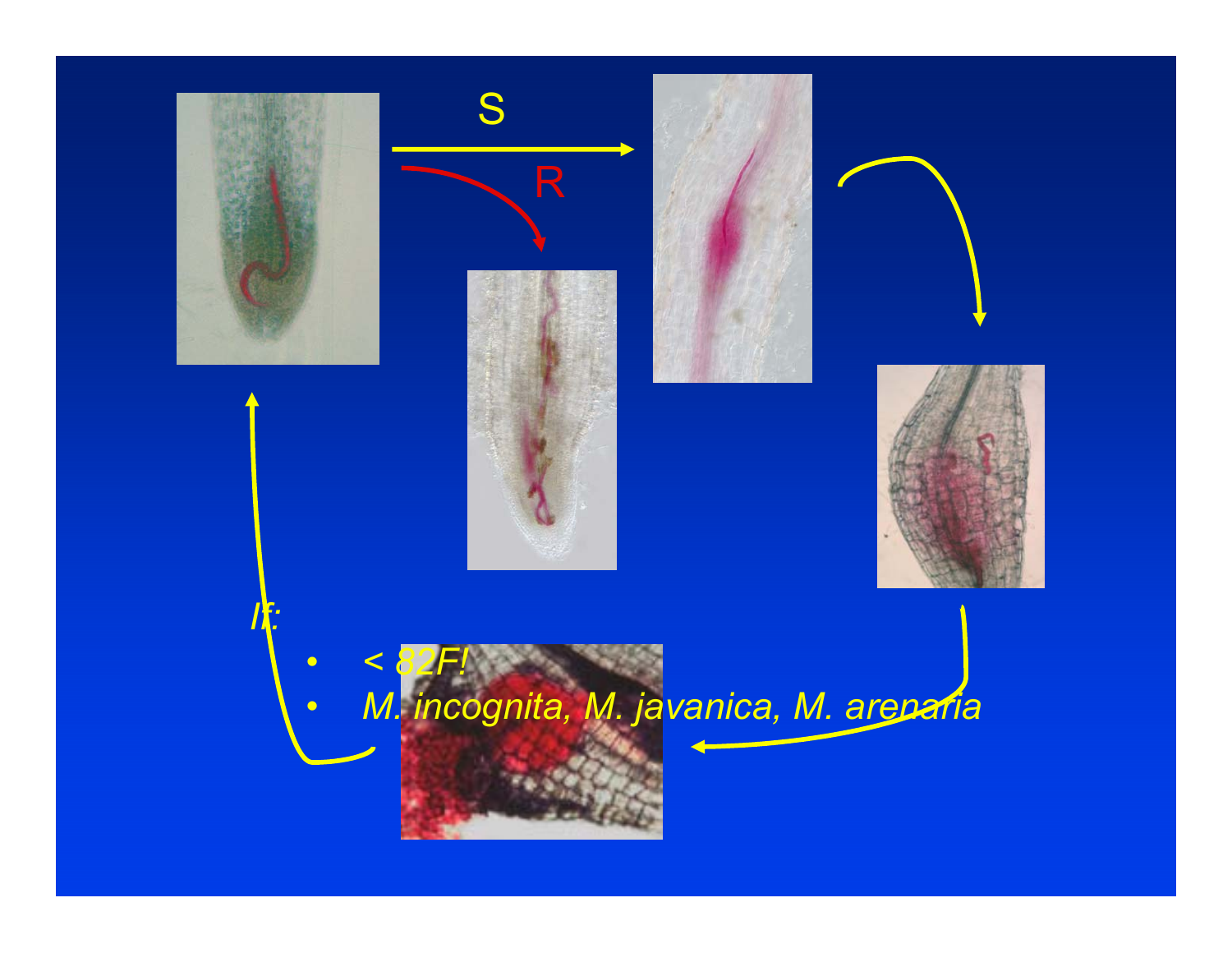



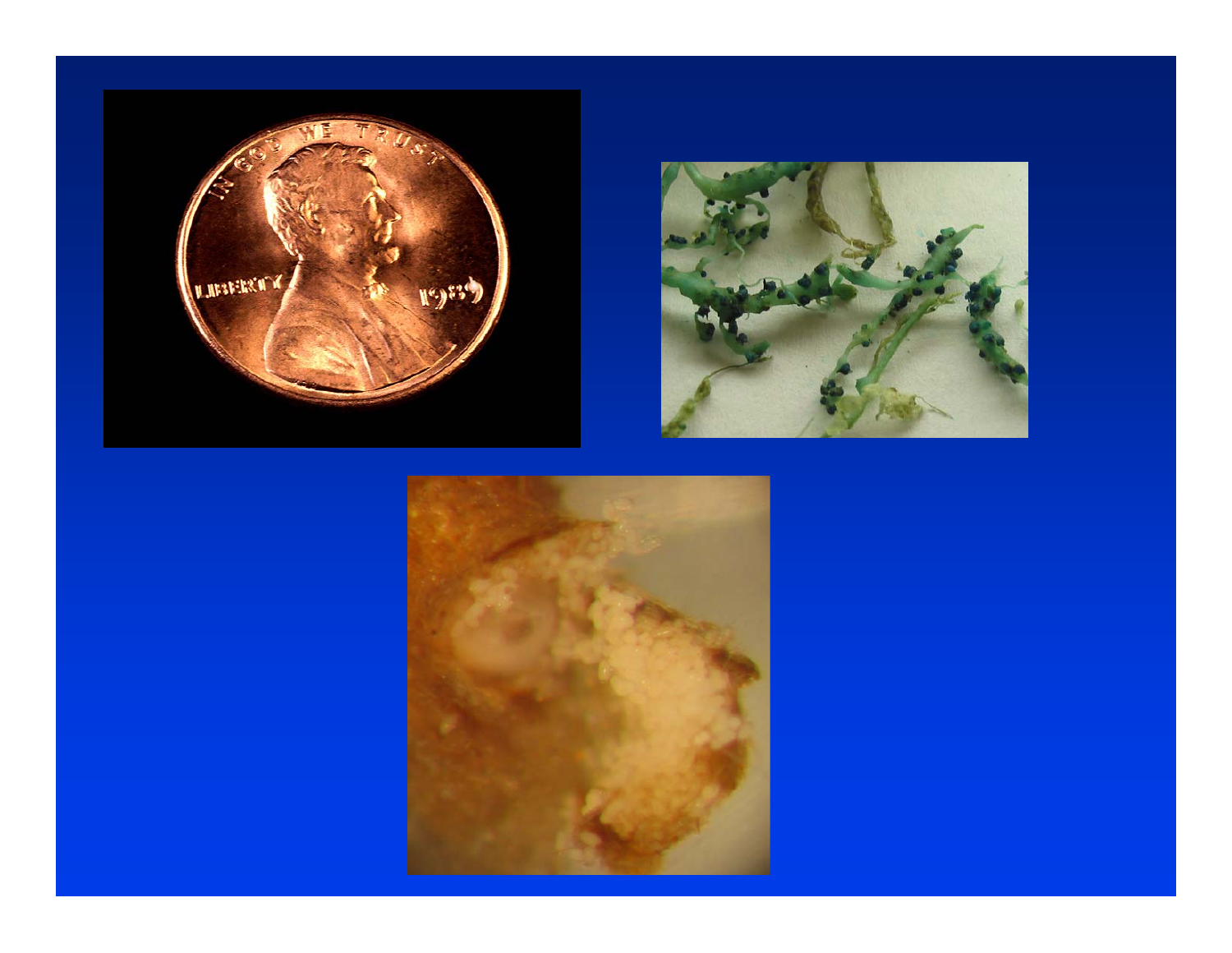#### Resistant Tomato varieties:

- $\bullet$  *all have the same resistance gene (Mi-gene) coming from a single cross with wild tomato (L. peruvianum) in the early 1940s.*
- $\bullet$  *resistance to M. javanica, M. incognita, M. arenaria, some isolates of M. chitwoodi, not against M. hapla*
- $\bullet$ *Goal: avoid damage AND reduce nematodes.*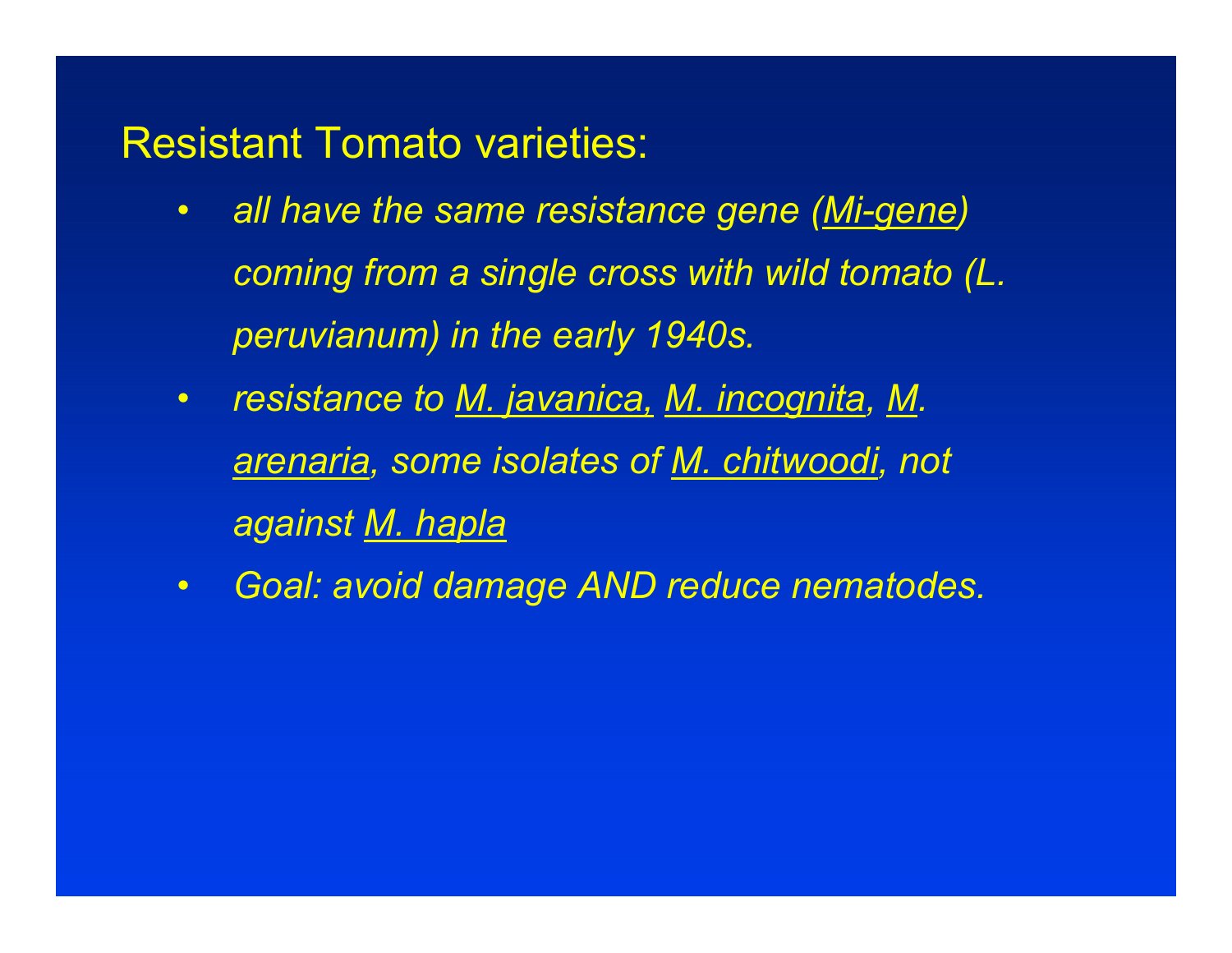#### Resistant tomatoes become infected?

- $\bullet$ conditions resulted in resistance-breaking (T)
- $\bullet$ the nematodes changed
- the plants changed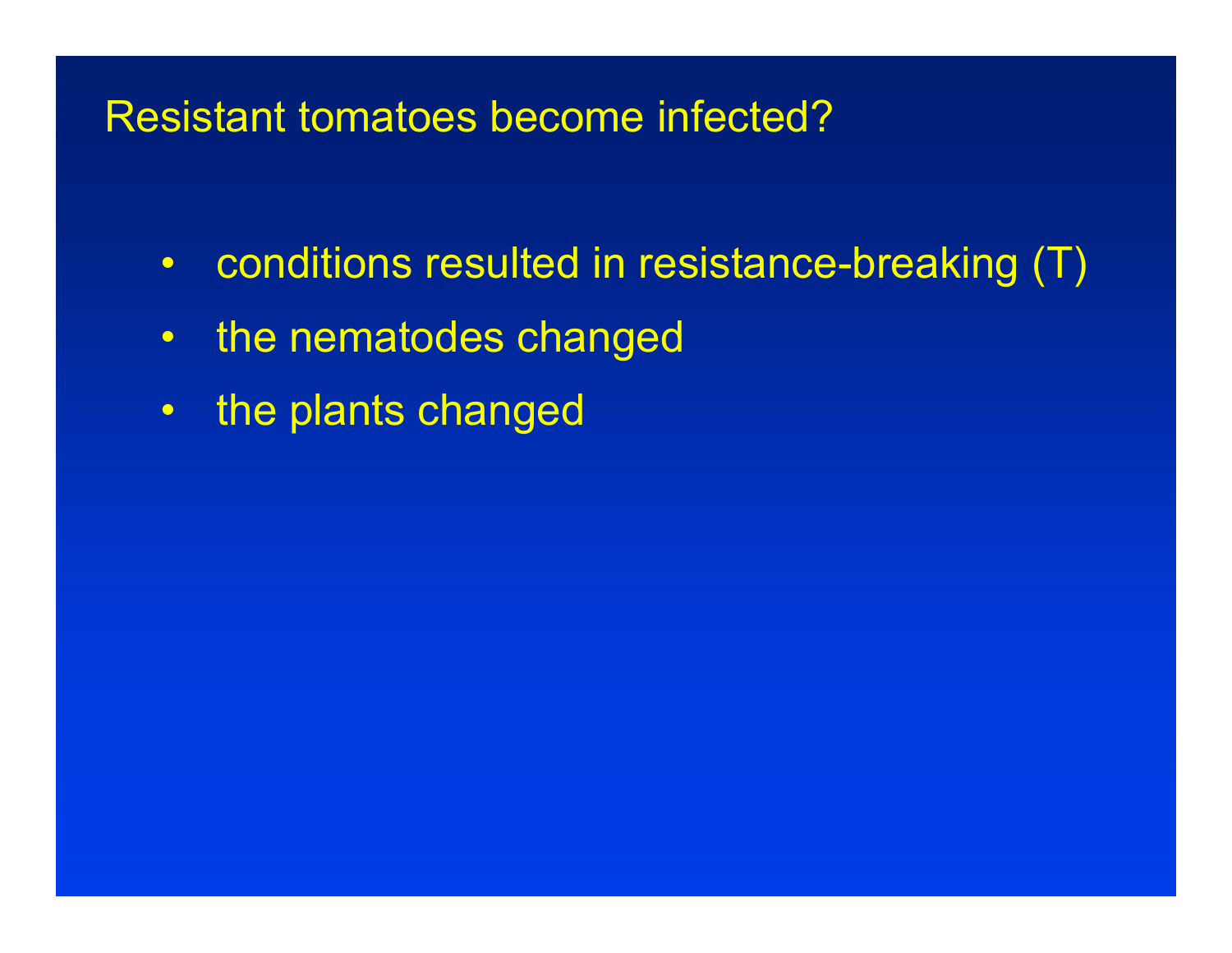#### No RKN



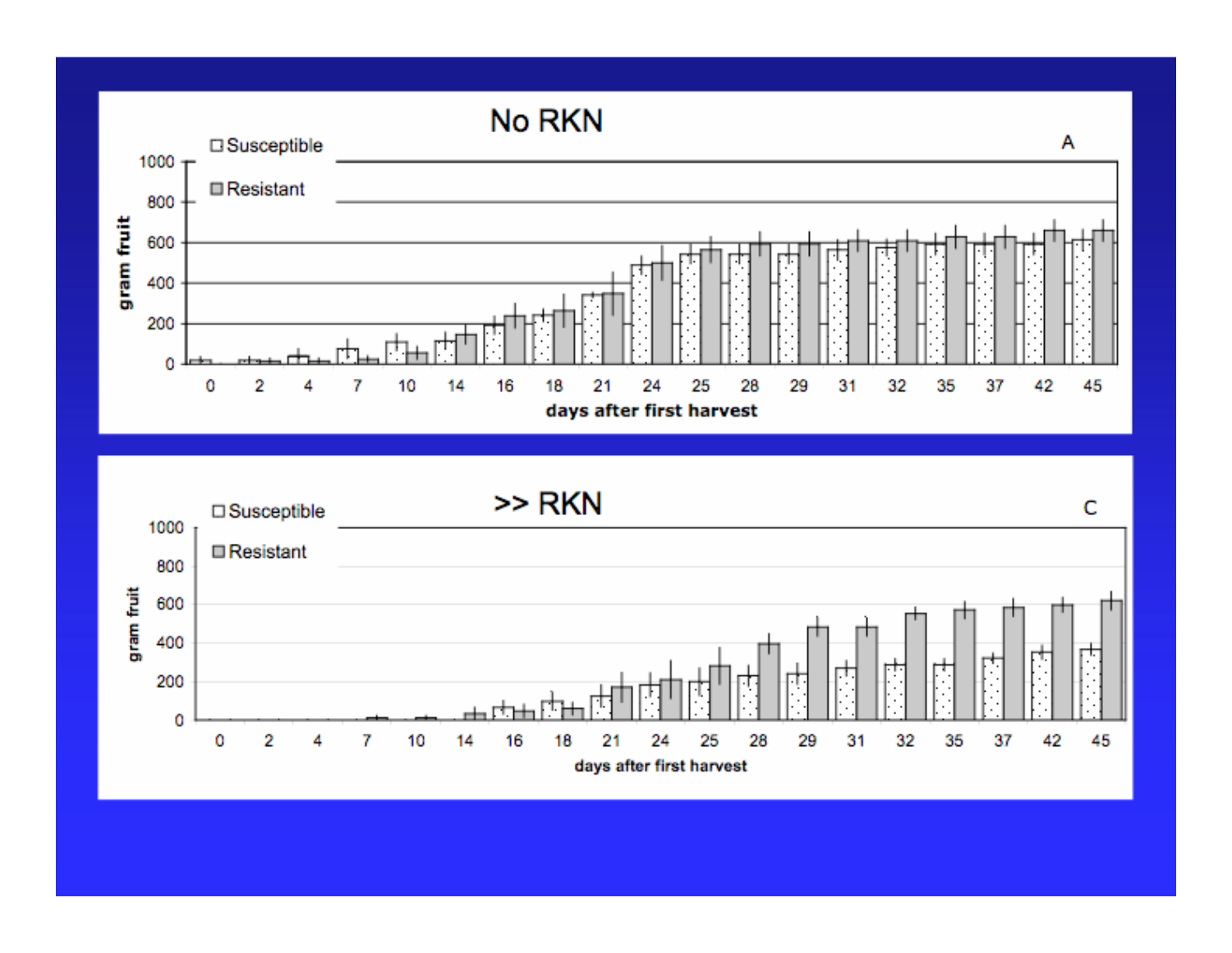## Conclusion:

Total fruit weight is not affected by grafting in absence of nematodes. As nematode pressure increases, yields decrease. Plants on resistant rootstocks however maintain higher yields. This is mainly due to a longer harvest period.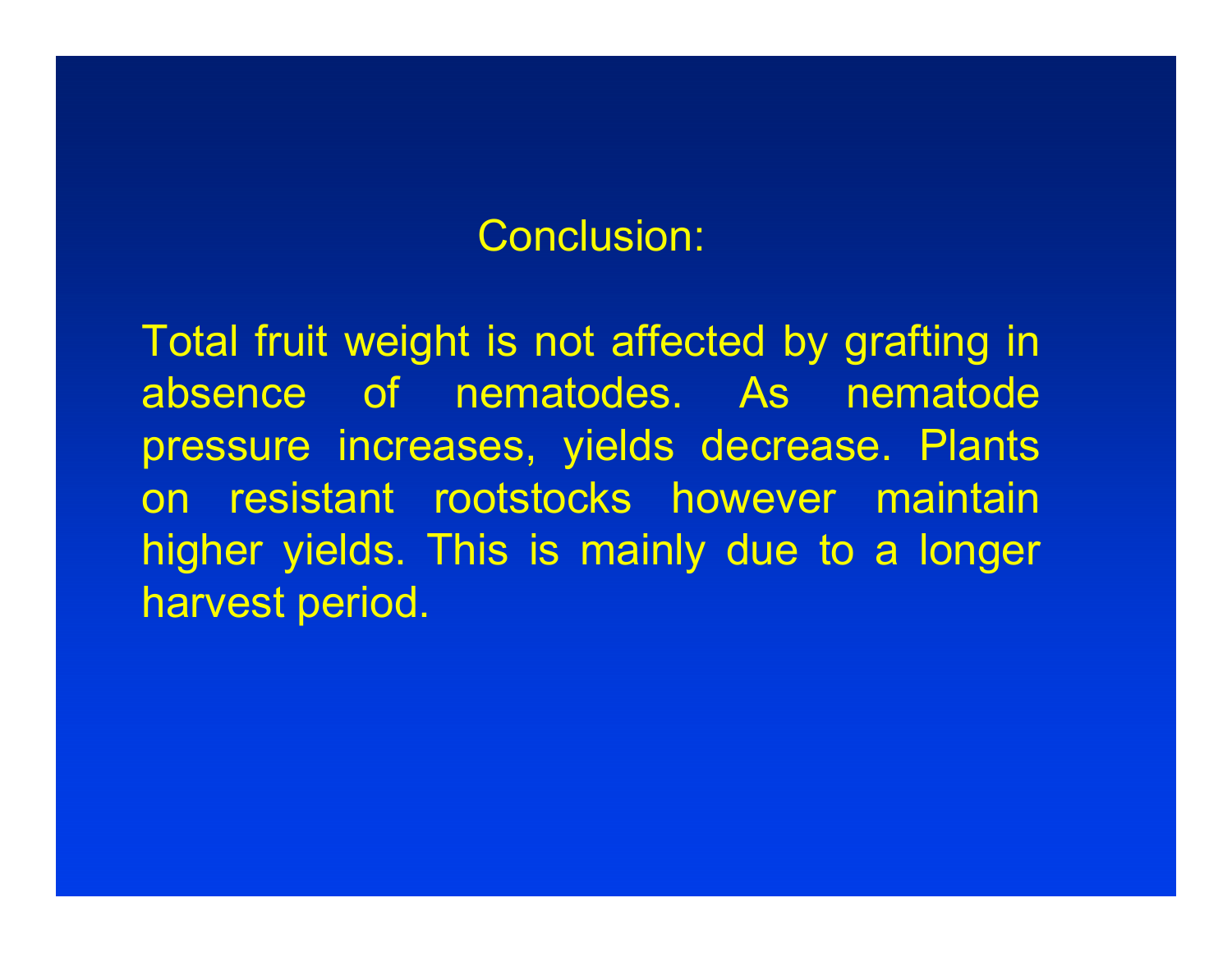## Effects on root symptoms and nematode populations:

**GALLING**

**GALLING** 





### **Galling**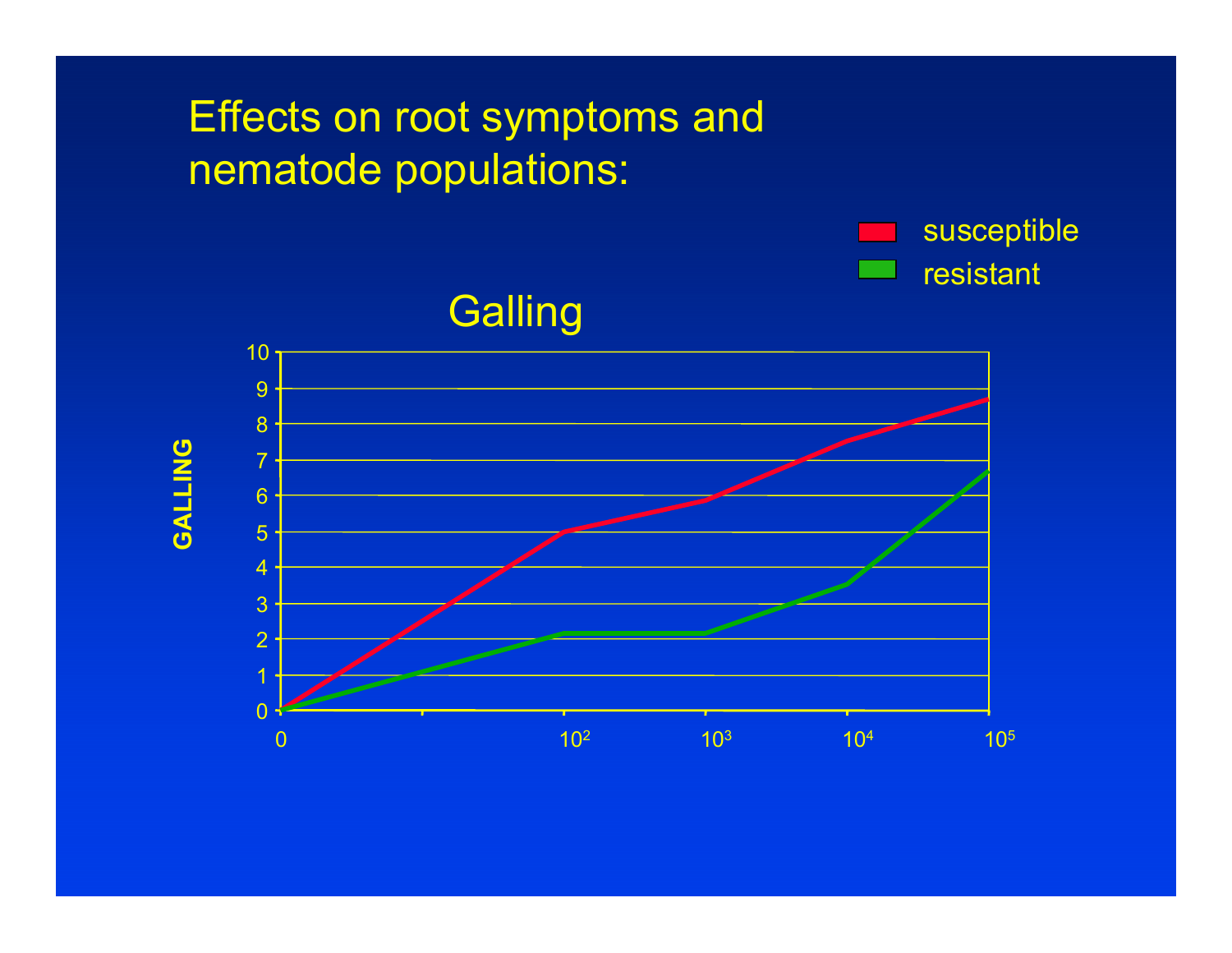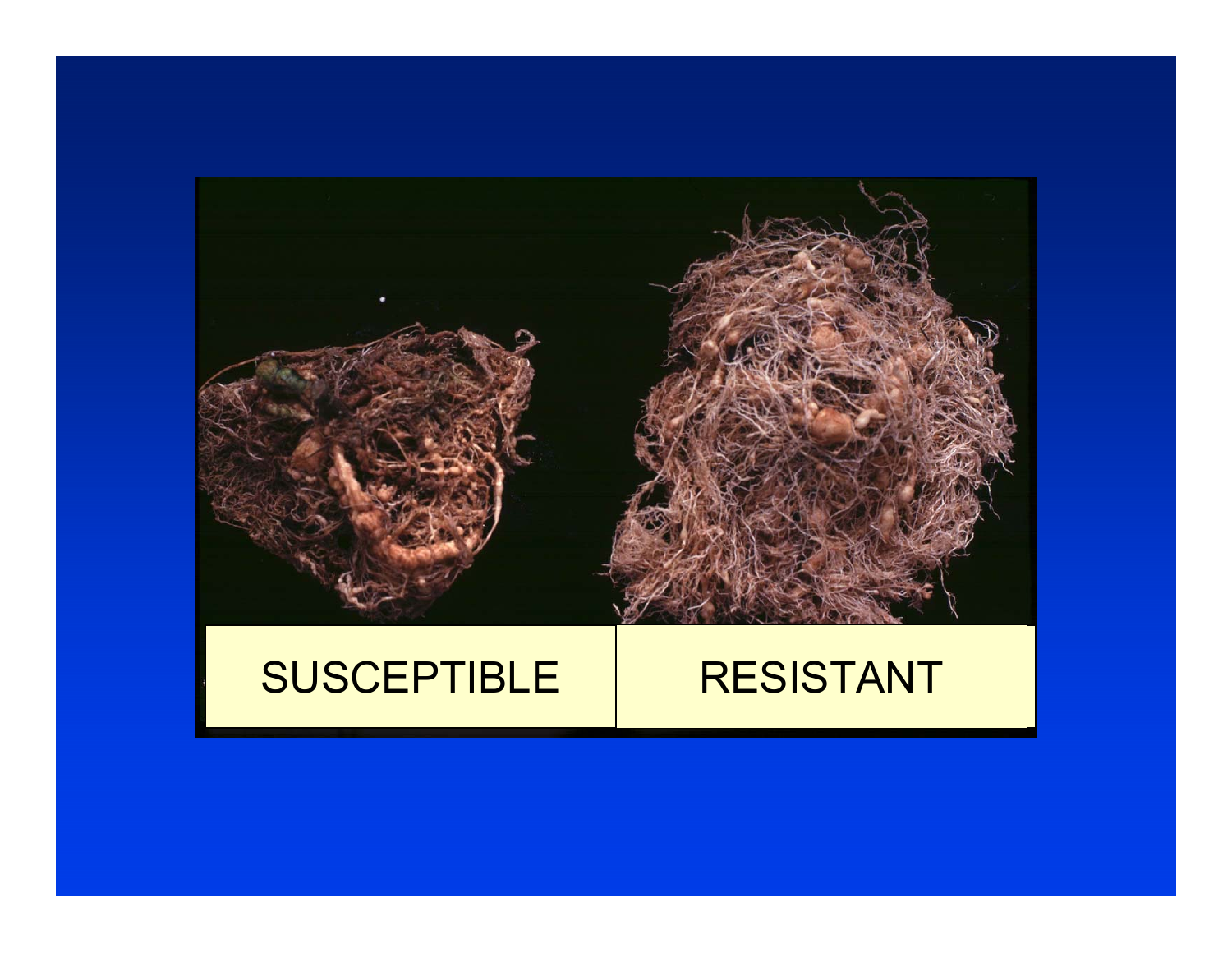# Initial and final egg densities on tomato roots





Inoculum density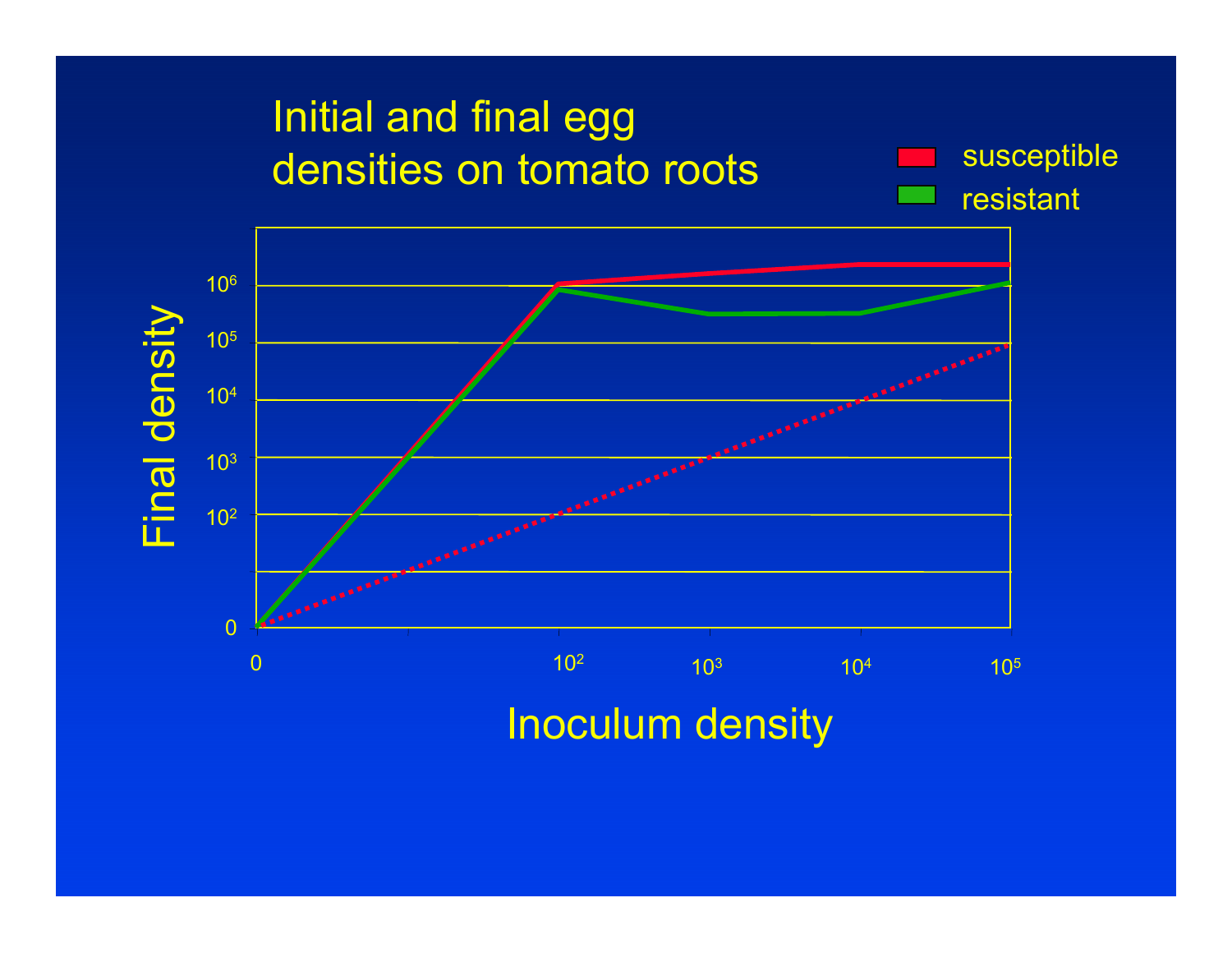#### Effects on fruit yields

#### **TOTAL FRUIT WEIGHT PER PLANT; (50K M. INCOGNITA EGGS INOCULUM)**



RESISTANT1 RESISTANT2 SUSCEPTIBLE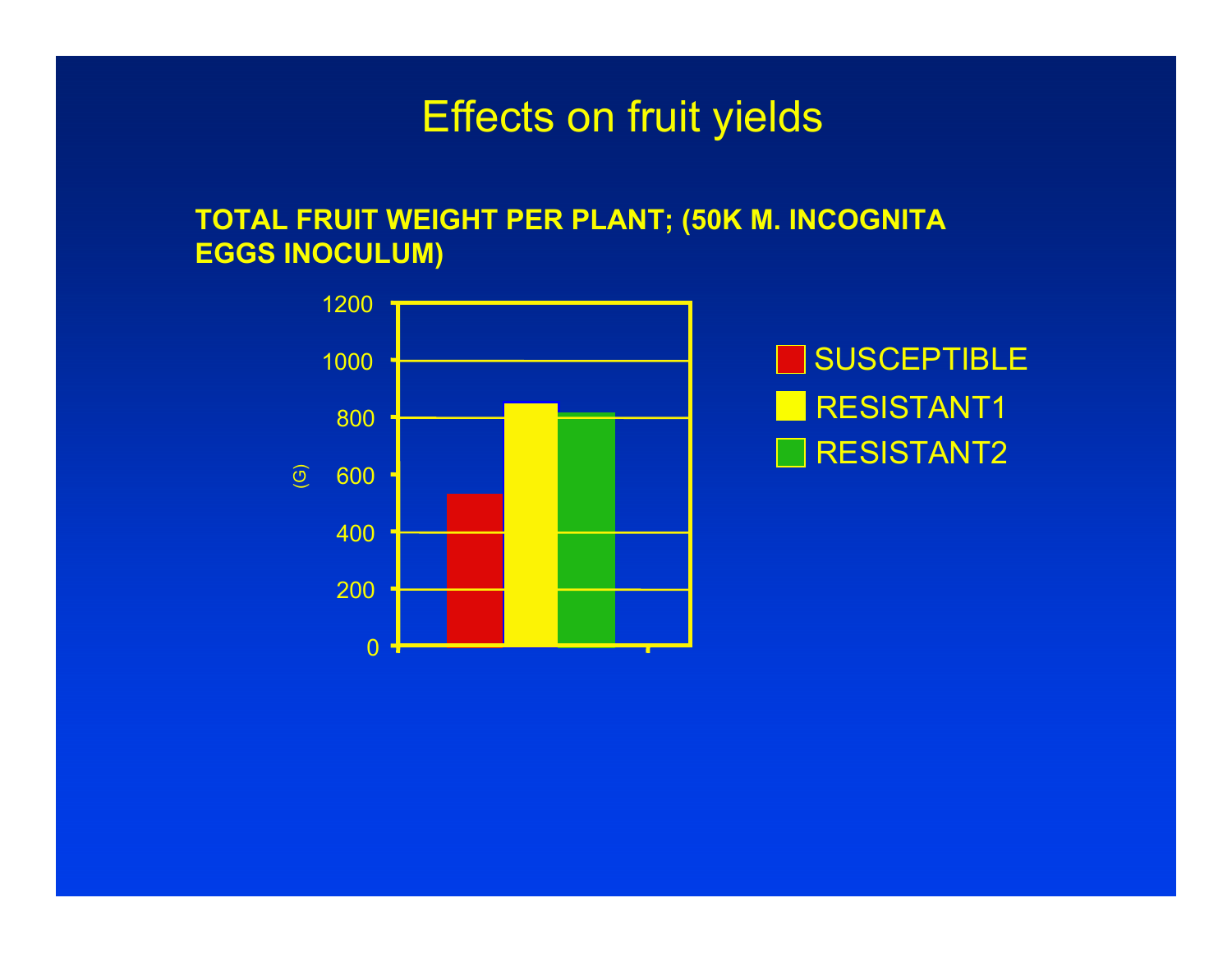## Effects on root symptoms and nematode populations:



#### SUSCEPTIBLEE RESISTANT1 RESISTANT2 RESISTANT1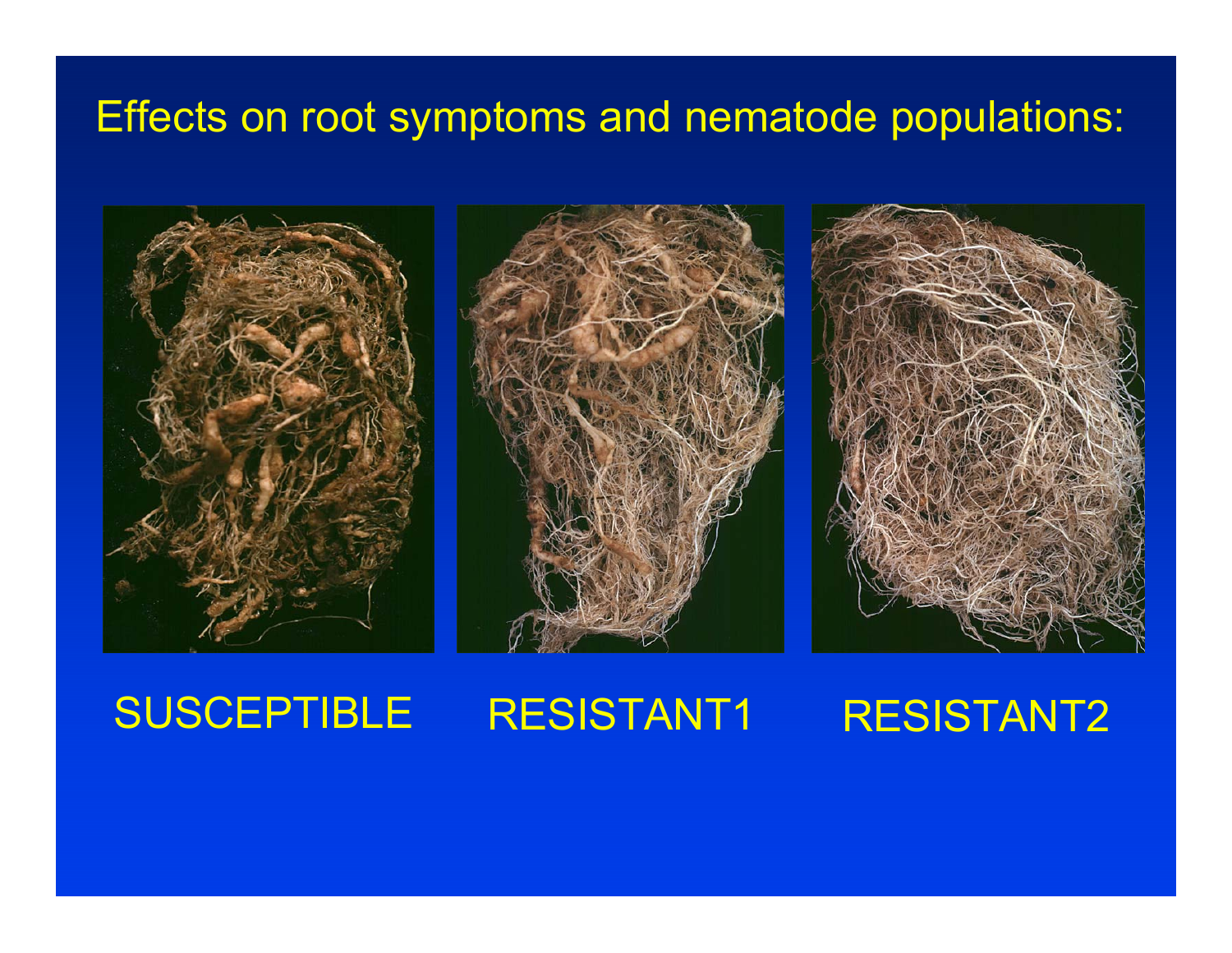#### **END NEMATODE COUNTS (EGGS) PER ROOT SYSTEM**



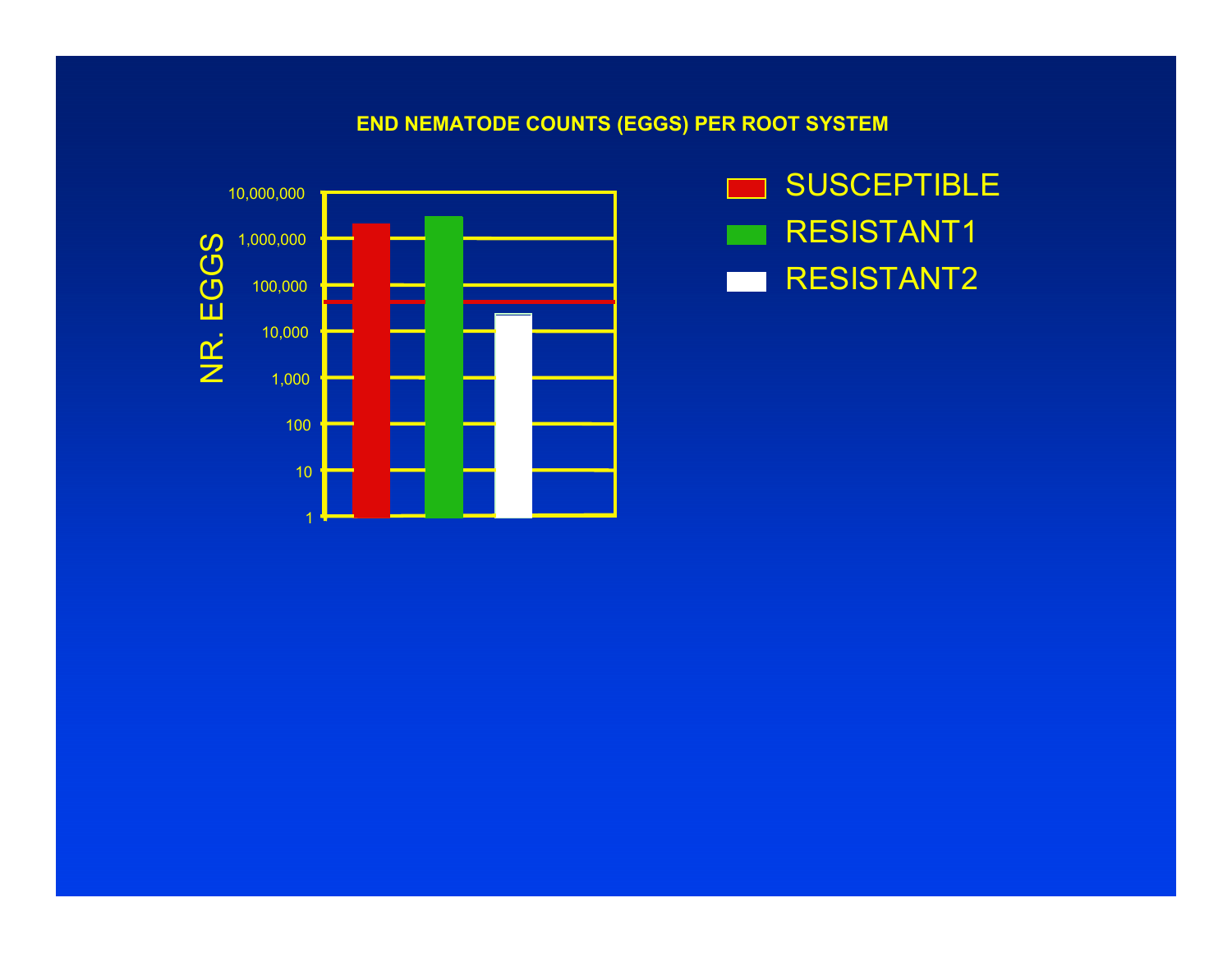#### The nematodes changed:

- $\bullet$ happened with other nematode- crop combinations
- $\bullet$  nematodes can change under influence of selection pressure (narrow rotations with same resistance genes) or spontaneous.
- $\bullet$ Can happen gradually or suddenly
- $\bullet$  Resistance breaking populations reported from CA, Greece, Spain, France, Morocco.
- $\bullet$ Can only be identified biologically